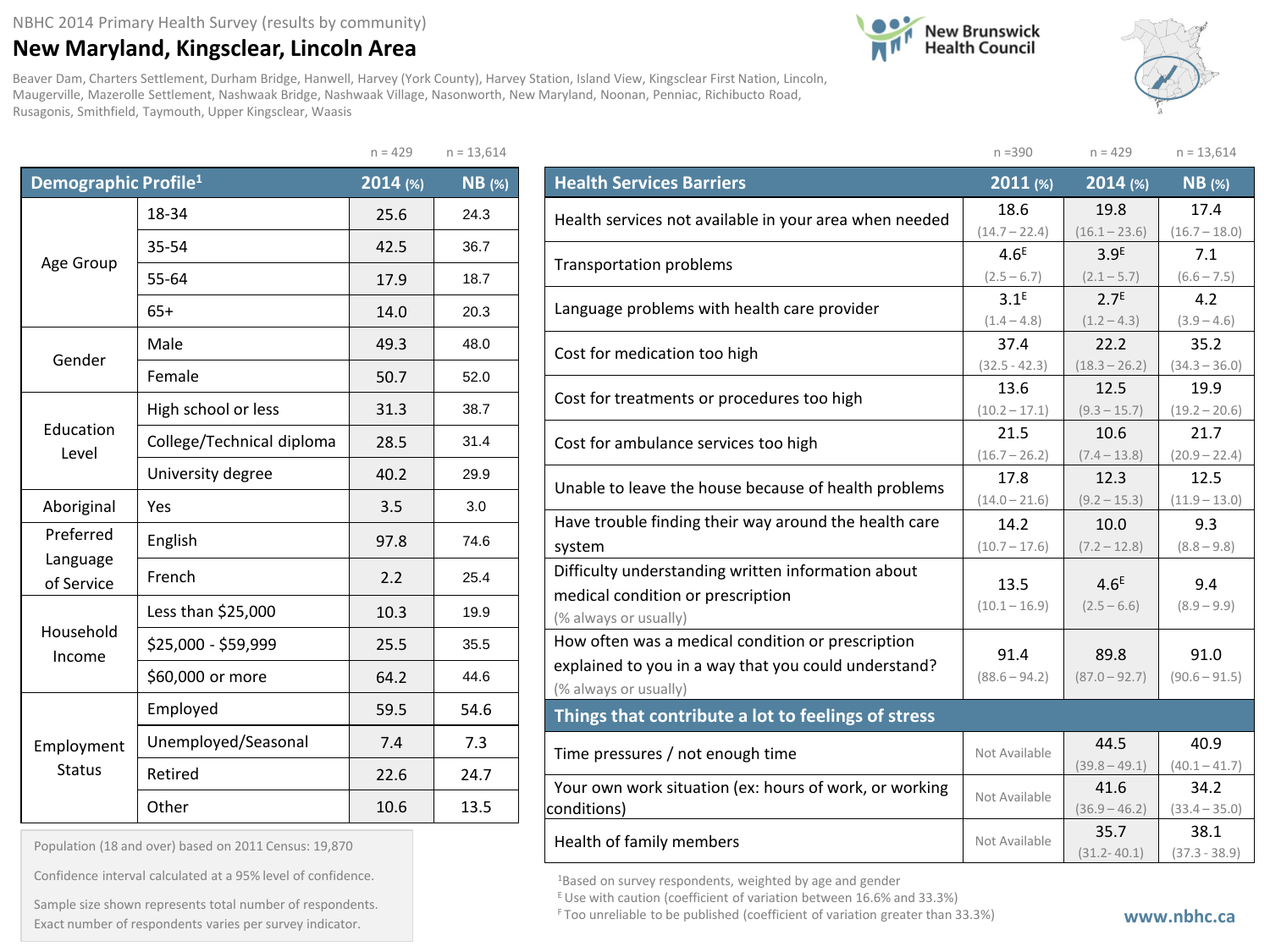## **New Maryland, Kingsclear, Lincoln Area**

 $\uparrow$  = Higher than 2011 results

Exact number of respondents varies per survey indicator.

 $\blacklozenge$  = Lower than 2011 results

 $n = 429$   $n = 429$   $n = 13,614$ 

 $(60.8 - 62.4)$ 

 $(26.2 - 27.7)$ 

 $(16.8 - 18.0)$ 

 $(15.8 - 17.0)$ 

 $(10.6 - 17.1)$ 

 $(11.3 - 12.4)$ 

 $(14.3 - 15.5)$ 

 $(10.1 - 11.2)$ 

 $(7.9 - 8.8)$ 

 $(7.8 - 8.7)$ 

 $(1.4 - 4.5)$ 

(2.7 - 3.3)

 $(2.2 - 2.8)$ 

|                                                  | $n = 390$                                             | $n = 429$        | $n = 13,614$    |                                                                                                                      | $n = 390$             | $n = 429$              | $n = 429$    | $n = 13,61$           |
|--------------------------------------------------|-------------------------------------------------------|------------------|-----------------|----------------------------------------------------------------------------------------------------------------------|-----------------------|------------------------|--------------|-----------------------|
| <b>Health Profile</b>                            | 2011 (%)                                              | 2014 (%)         | $NB$ (%)        | <b>Chronic Health</b>                                                                                                |                       |                        |              |                       |
| Self-rated Health (% very good or excellent)     | 59.5                                                  | 56.9             | 50.5            | Conditions <sup>1</sup>                                                                                              | 2011 (%)              | $2014$ (%)             | $2014^2$ (#) | <b>NB</b> (%)         |
|                                                  | $(54.7 - 64.3)$                                       | $(52.2 - 61.5)$  | $(49.6 - 51.3)$ | One or more chronic                                                                                                  | 61.9                  | 60.2                   |              | 61.6                  |
| Self-rated mental or emotional health            | Not Available                                         | 69.1             | 65.4            | health conditions <sup>3</sup>                                                                                       | $(57.1 - 66.7)$       | $(55.6 - 64.7)$        | 11,952       | $(60.8 - 62)$         |
| (% very good or excellent)                       |                                                       | $(64.8 - 73.5)$  | $(64.6 - 66.2)$ |                                                                                                                      | 24.3                  | 27.2                   |              | 27.0                  |
| "My health largely depends on how well I take    | 60.3                                                  | 58.0             | 55.2            | High blood pressure                                                                                                  | $(20.1 - 28.6)$       | $(23.0 - 31.3)$        | 5,397        | $(26.2 - 27)$         |
| care of myself" (% strongly agree)               | $(55.5 - 65.1)$                                       | $(53.3 - 62.6)$  | $(54.4 - 56.0)$ | <b>Arthritis</b>                                                                                                     | 16.2                  | 16.8                   | 3,329        | 17.4                  |
| Number of prescription medications taken on a    | 11.5 <sup>E</sup>                                     | 12.0             | 15.2            |                                                                                                                      | $(12.6 - 19.9)$       | $(13.2 - 20.3)$        |              | $(16.8 - 18)$         |
| regular basis <sup>3</sup> (%6 or more)          | $(7.7 - 15.3)$                                        | $(8.4 - 15.7)$   | $(14.5 - 15.9)$ | Gastric Reflux (GERD)                                                                                                | 17.8                  | 15.6                   | 3,095        | 16.4                  |
| Discuss regularly with a health professional on  | 30.7                                                  | $\sqrt{19.5}$    | 25.4            |                                                                                                                      | $(14.0 - 21.6)$       | $(12.2 - 19.0)$        |              | $(15.8 - 17)$         |
| improving health or preventing illness           | $(26.0 - 35.4)$                                       | $(15.7 - 23.3)$  | $(24.7 - 26.1)$ | Chronic pain                                                                                                         | 16.5                  | 13.8                   | 2,752        | 14.0                  |
| (% always or usually)                            |                                                       |                  |                 |                                                                                                                      | $(12.8 - 20.1)$       | $(10.6 - 17.1)$        |              | $(10.6 - 17)$         |
| How long have you been seeing the same family    | 76.2                                                  | 72.3             | 73.0            | Asthma                                                                                                               | 15.7                  | 13.2                   | 2,618        | 11.8                  |
| doctor? (% 5 years or more)                      | $(71.9 - 80.5)$                                       | $(67.8 - 76.8)$  | $(72.2 - 73.7)$ |                                                                                                                      | $(12.1 - 19.3)$       | $(10.0 - 16.3)$        |              | $(11.3 - 12)$         |
| Are you limited in doing activities because of a |                                                       |                  |                 | Depression                                                                                                           | 10.7                  | 12.2                   | 2,417        | 14.9                  |
| physical or mental condition, or a health        | Not<br>Available                                      | 18.1             | 22.1            |                                                                                                                      | $(7.7 - 13.8)$<br>8.6 | $(9.1 - 15.2)$<br>10.5 |              | $(14.3 - 15)$<br>10.7 |
| problem? (% yes)                                 | $(14.5 - 21.7)$<br>$(21.4 - 22.8)$<br><b>Diabetes</b> | $(5.9 - 11.4)$   | $(7.7 - 13.4)$  | 2,092                                                                                                                | $(10.1 - 11)$         |                        |              |                       |
| <b>Memory Loss</b>                               |                                                       |                  |                 |                                                                                                                      | 6.0 <sup>E</sup>      | 9.7                    |              | 8.3                   |
|                                                  | Not                                                   | 6.7 <sup>E</sup> | 9.9             | Heart disease                                                                                                        | $(3.6 - 8.3)$         | $(6.9 - 12.5)$         | 1,923        | $(7.9 - 8.8)$         |
| Someone in household has a memory problem        | Available                                             | $(4.4 - 9.1)$    | $(9.4 - 10.4)$  |                                                                                                                      | 6.7 <sup>E</sup>      | 6.1 <sup>E</sup>       |              | 8.3                   |
| that interferes with day to day function         | Not                                                   | F                | 3.9             | Cancer                                                                                                               | $(4.3 - 9.2)$         | $(3.8 - 8.3)$          | 1,204        | $(7.8 - 8.7)$         |
|                                                  | Available                                             |                  | $(3.6 - 4.2)$   | Mood disorder other                                                                                                  | F                     | 2.9 <sup>E</sup>       | 582          | 3.0                   |
| <b>Health Behaviours</b>                         |                                                       |                  |                 | than depression                                                                                                      |                       | $(1.4 - 4.5)$          |              | $(1.4 - 4.5)$         |
| Eating fruits and vegetables                     |                                                       | 53.3             | 50.4            | Emphysema or COPD                                                                                                    | F                     | 2.6 <sup>E</sup>       | 512          | 3.0                   |
| (% 5 portions or more a day)                     | Not Available                                         | $(48.6 - 58.0)$  | $(49.5 - 51.2)$ |                                                                                                                      |                       | $(1.1 - 4.1)$          |              | $(2.7 - 3.3)$         |
| Moderate or vigorous physical activity           | Not Available                                         | 54.0             | 49.0            | Stroke                                                                                                               | F                     | F                      | 354          | 2.5                   |
| (% at least 2 % hours a week)                    |                                                       | $(49.3 - 58.6)$  | $(48.1 - 49.8)$ |                                                                                                                      |                       |                        |              | $(2.2 - 2.8)$         |
| Current smoker                                   | Not Available                                         | 15.5             | 19.2            |                                                                                                                      |                       |                        |              |                       |
| (% daily or occasional)                          |                                                       | $(12.1 - 18.9)$  | $(18.5 - 19.8)$ | Confidence interval calculated at a 95% level of confidence.                                                         |                       |                        |              |                       |
| Unhealthy weight                                 | Not Available                                         | 28.5             | 30.8            | Symbols $\bigwedge$ and $\bigvee$ indicate a statistically significant difference<br>at the 95% level of confidence. |                       |                        |              |                       |
| (% obese)                                        |                                                       | $(24.1 - 32.8)$  | $(30.0 - 31.6)$ |                                                                                                                      |                       |                        |              |                       |
|                                                  |                                                       |                  |                 | Sample size shown represents total number of respondents.                                                            |                       |                        |              |                       |

<sup>1</sup> Self-reported based on survey respondents

<sup>2</sup> Estimated number of citizens who have the selected chronic health condition

<sup>3</sup> Among the twelve chronic health conditions listed in table located at the right of this page.

E Use with caution (coefficient of variation between 16.6% and 33.3%)

F Too unreliable to be published (coefficient of variation greater than 33.3%)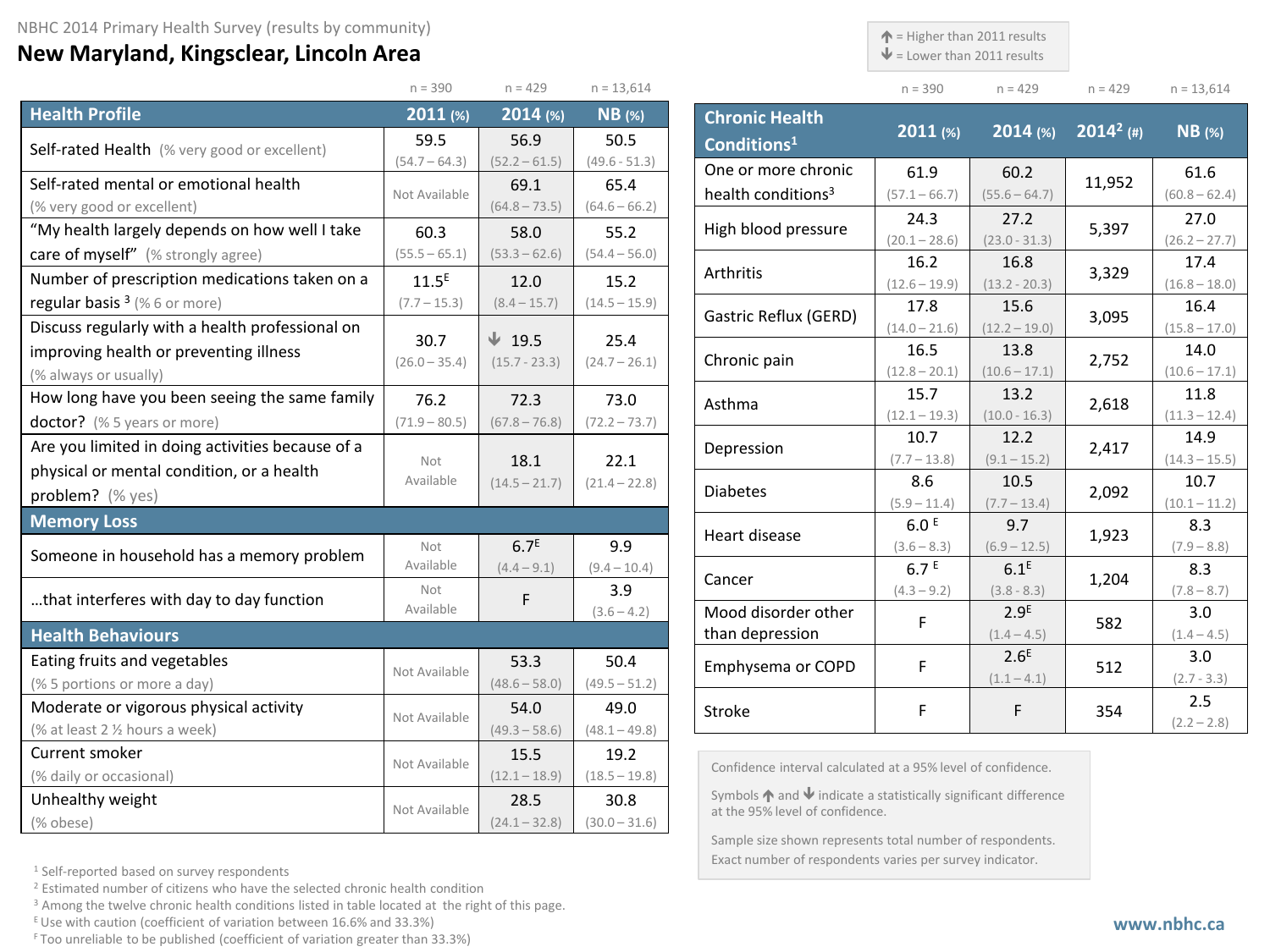|                        | NBHC 2014 Primary Health Survey (results by community)<br>New Maryland, Kingsclear, Lincoln Area |                                                                                                                                                                                                                                                                                                                                                                                                                               | $B$ = Better than 2011 results<br>$W =$ Worse than 2011 results |                                 |                                                                                                                                               |                         |                         |
|------------------------|--------------------------------------------------------------------------------------------------|-------------------------------------------------------------------------------------------------------------------------------------------------------------------------------------------------------------------------------------------------------------------------------------------------------------------------------------------------------------------------------------------------------------------------------|-----------------------------------------------------------------|---------------------------------|-----------------------------------------------------------------------------------------------------------------------------------------------|-------------------------|-------------------------|
|                        |                                                                                                  |                                                                                                                                                                                                                                                                                                                                                                                                                               |                                                                 | $n = 390$                       | $n = 429$                                                                                                                                     | 1 to 33                 | $n=13,614$              |
|                        |                                                                                                  | <b>Primary Health Indicator</b>                                                                                                                                                                                                                                                                                                                                                                                               |                                                                 | $2011^1$                        | 2014                                                                                                                                          | Rank <sup>2</sup>       | <b>NB</b>               |
|                        |                                                                                                  | <b>Accessibility</b><br>The ability of patients/clients to obtain care/service at the right place and the right time, based on respective needs, in the official language of their choice                                                                                                                                                                                                                                     |                                                                 |                                 |                                                                                                                                               |                         |                         |
|                        | $A-1$                                                                                            | Has a personal family doctor (% yes)                                                                                                                                                                                                                                                                                                                                                                                          |                                                                 | 93.6<br>$(91.2 - 96.0)$         | 86.8<br><b>W</b><br>$(83.6 - 90.0)$                                                                                                           | 28                      | 92.1<br>$(91.7 - 92.5)$ |
|                        | $A-2$                                                                                            | Calling family doctor's office during regular practice hours (% very easy or somewhat easy)                                                                                                                                                                                                                                                                                                                                   |                                                                 |                                 | 76.4<br>$(72.2 - 80.6)$                                                                                                                       | 22                      | 78.3<br>$(77.6 - 79.0)$ |
| Personal Family Doctor | $A-3$                                                                                            | Family doctor has extended office hours (after 5pm or on weekends) (% yes)                                                                                                                                                                                                                                                                                                                                                    |                                                                 |                                 | 13.0<br>$(9.6 - 16.4)$                                                                                                                        | 22                      | 16.2<br>$(15.6 - 16.8)$ |
|                        | $A - 4$                                                                                          | Family doctor has an after-hour arrangement when office is closed (% yes)                                                                                                                                                                                                                                                                                                                                                     | 17.6<br>$(13.9 - 21.4)$                                         | 12.4<br>$(9.1 - 15.7)$          | 24                                                                                                                                            | 18.2<br>$(17.5 - 18.9)$ |                         |
|                        |                                                                                                  | How quickly appointment can be made with family doctor                                                                                                                                                                                                                                                                                                                                                                        | (% on same day or next day)                                     | 33.9<br>$(29.1 - 38.7)$         | $w$ 23.9<br>$(19.5 - 28.3)$                                                                                                                   | 26                      | 30.1<br>$(29.3 - 30.9)$ |
|                        | $A-5$                                                                                            | (% within 5 days)                                                                                                                                                                                                                                                                                                                                                                                                             |                                                                 | 62.3<br>$(57.4 - 67.3)$         | 57.5<br>$(52.4 - 62.6)$                                                                                                                       | 20                      | 60.3<br>$(59.4 - 61.2)$ |
|                        | $A-6$                                                                                            | Nurse working with family doctor who is regularly involved in health care $(\%$ yes)<br>Has access to a <b>primary health team</b> <sup>3</sup> (% yes)                                                                                                                                                                                                                                                                       |                                                                 |                                 | 38.4<br>$(33.6 - 43.3)$                                                                                                                       | 3                       | 27.5<br>$(26.7 - 28.3)$ |
|                        | $A-7$                                                                                            |                                                                                                                                                                                                                                                                                                                                                                                                                               |                                                                 |                                 | w 37.5<br>$(33.0 - 42.0)$                                                                                                                     | 4                       | 28.5<br>$(27.8 - 29.2)$ |
|                        | $A-8$                                                                                            | Wait time at the hospital emergency department (% less than 4 hours)                                                                                                                                                                                                                                                                                                                                                          |                                                                 | 70.0<br>$(61.3 - 78.6)$         | 71.6<br>$(64.2 - 79.0)$                                                                                                                       | 18                      | 73.9<br>$(72.7 - 75.1)$ |
|                        |                                                                                                  | How often citizens received the health care service they needed in the                                                                                                                                                                                                                                                                                                                                                        | English $4$                                                     | 99.1<br>$(98.1 - 100.1)$        | 99.6<br>$(99.0 - 100.0)$                                                                                                                      |                         | 95.2<br>$(94.8 - 95.6)$ |
|                        | $A-9$                                                                                            | official language of their choice<br>(% who always received service in language of preference)                                                                                                                                                                                                                                                                                                                                | French <sup>4</sup>                                             | F                               | F                                                                                                                                             |                         | 72.6<br>$(71.0 - 74.2)$ |
|                        |                                                                                                  | <sup>1</sup> Community results were not reported in 2011<br>$2$ Indicator rank across 33 communities, from best (1) to worst (33)<br><sup>3</sup> Primary health team: Has access to a family doctor and has access to either a nurse practitioner or a nurse or<br>other health professionals at their family doctor's office<br>4 Des families in de altres de la contrat de tradicional de la concernation de la component |                                                                 | at the 95% level of confidence. | Confidence interval calculated at a 95% level of confidence.<br>Symbols <b>B</b> and <b>W</b> indicate a statistically significant difference |                         |                         |

<sup>4</sup> Preferred language of service as indicated by respondent in the survey  $E$ <sup>E</sup> Use with caution (coefficient of variation between 16.7% and 33.3%)

 $F$  Too unreliable to be published (coefficient of variation greater than 33.3%)

Sample size shown represents total number of respondents. Exact number of respondents varies per survey indicator.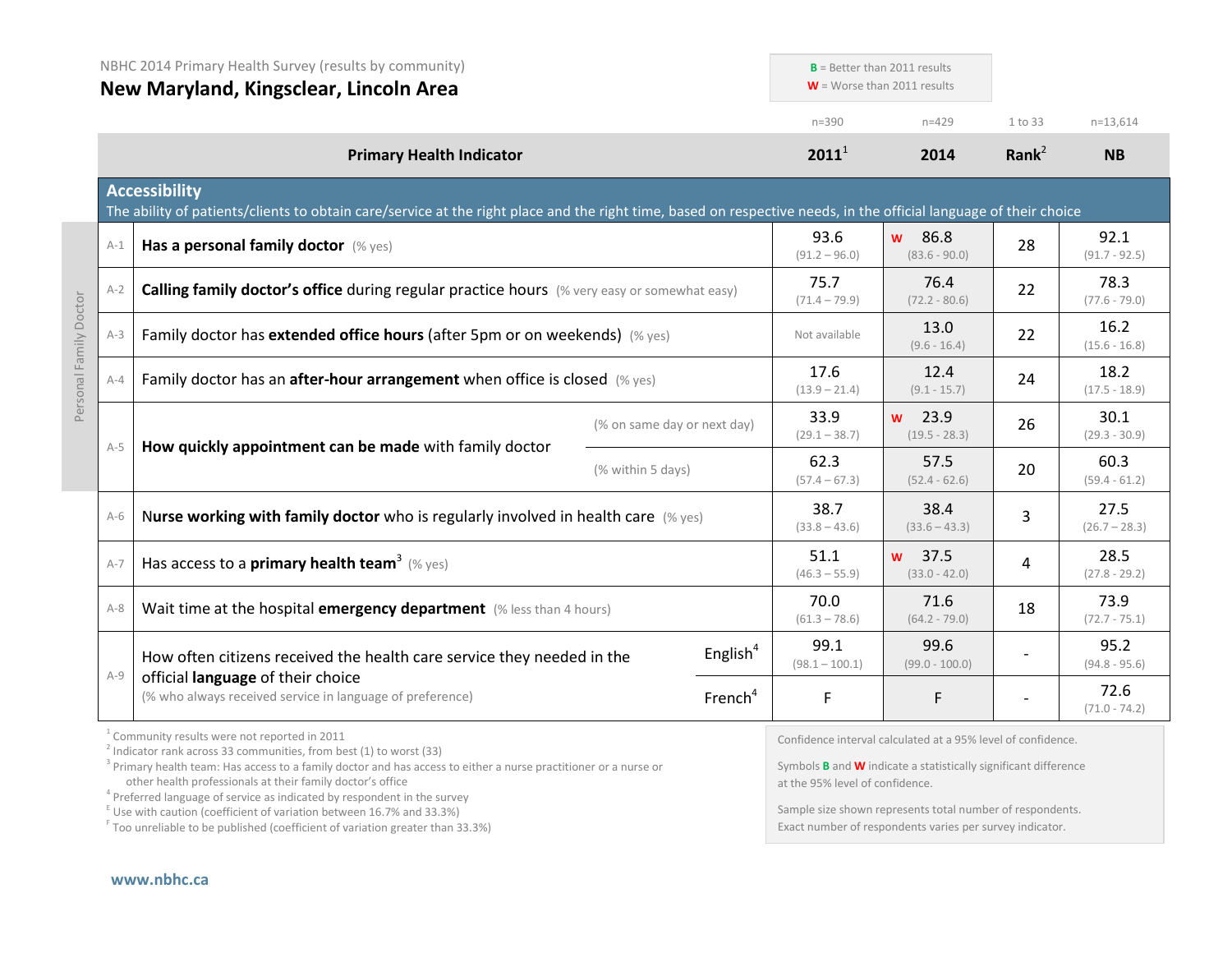|               | NBHC 2014 Primary Health Survey (results by community)<br>New Maryland, Kingsclear, Lincoln Area                                                              |                              | $B =$ Better than 2011 results<br>$W =$ Worse than 2011 results |                   |                            |
|---------------|---------------------------------------------------------------------------------------------------------------------------------------------------------------|------------------------------|-----------------------------------------------------------------|-------------------|----------------------------|
|               |                                                                                                                                                               | $n = 390$                    | $n = 429$                                                       | 1 to 33           | $n=13,614$                 |
|               | <b>Primary Health Indicator</b>                                                                                                                               | $2011^1$                     | 2014                                                            | Rank <sup>2</sup> | <b>NB</b>                  |
|               | <b>Appropriateness</b><br>Care/service provided is relevant to the patients'/clients' needs and based on established standards                                |                              |                                                                 |                   |                            |
| $Q-1$         | Adults 65 and over who received their flu shot in the last year $(\%$ yes)                                                                                    | Not available                | 80.1<br>$(73.7 - 86.5)$                                         | 4                 | 70.6<br>$(69.2 - 72.0)$    |
| $Q - 2$       | Adults with one or more of four select chronic health conditions <sup>5</sup> who had<br><b>measurements for blood pressure</b> in the past 12 months (% yes) | 96.9<br>$(94.1 - 99.7)$      | w 88.9<br>$(84.5 - 93.3)$                                       | 24                | 91.3<br>$(90.6 - 92.0)$    |
| $Q-3$         | Adults with one or more of four select chronic health conditions <sup>5</sup> who had<br><b>measurements for cholesterol</b> in the past 12 months (% yes)    | 80.8<br>$(74.4 - 87.2)$      | 72.1<br>$(65.8 - 78.4)$                                         | 26                | 76.3<br>$(75.2 - 77.4)$    |
| $O-4$         | Adults with one or more of four select chronic health conditions <sup>5</sup> who had<br><b>measurements for blood sugar in the past 12 months</b> (% yes)    | 81.5<br>$(75.2 - 87.9)$      | 69.6<br>$(63.1 - 76.1)$                                         | 26                | 73.9<br>$(72.8 - 75.0)$    |
| $Q-5$         | Adults with one or more of four select chronic health conditions <sup>5</sup> who had<br><b>measurements for body weight</b> in the past 12 months $(\%$ yes) | 67.1<br>$(59.5 - 74.8)$      | 58.4<br>$(51.5 - 65.3)$                                         | 16                | 59.3<br>$(58.0 - 60.6)$    |
| $Q-6$         | How often family doctor helps citizens coordinate the care from other health care<br>providers and places (% always)                                          | 68.7<br>$(63.0 - 74.5)$      | 73.7<br>$(68.2 - 79.2)$                                         | 10                | 70.7<br>$(69.7 - 71.7)$    |
|               | <b>Effectiveness</b><br>Care/service, intervention or action achieves the desired results                                                                     |                              |                                                                 |                   |                            |
| $Q - 7$       | Citizens with a chronic health condition <sup>7</sup> who have confidence in controlling and<br>managing their health condition (% very confident)            | 41.8<br>$(36.0 - 47.6)$      | 49.3<br>$(43.7 - 54.9)$                                         | 3                 | 42.2<br>$(41.2 - 43.2)$    |
| <b>Safety</b> | Potential risks of an intervention or the environment are avoided or minimized                                                                                |                              |                                                                 |                   |                            |
| $Q - 8$       | Citizens with a chronic health condition <sup>7</sup> who know what each of their prescribed<br><b>medications do</b> (% strongly agree)                      | 55.4<br>$(48.9 - 61.8)$      | 53.9<br>$(47.9 - 59.9)$                                         | 11                | 47.7<br>$(46.6 - 48.8)$    |
| $Q-9$         | Was harmed due to a medical error or mistake as a result of health care services<br>received in the last 12 months (excluding hospital stay) (% yes)          | $4.0^{E,6}$<br>$(2.0 - 5.9)$ | $3.3^{E,6}$<br>$(1.6 - 5.0)$                                    |                   | $2.7^{6}$<br>$(2.4 - 3.0)$ |

<sup>1</sup> Community results were not reported in 2011

 $^{2}$  Indicator rank across 33 communities, from best (1) to worst (33)

<sup>5</sup> Self-reported by respondent: Diabetes, heart disease, stroke or high blood pressure

 $6$  For this type of indicator, a "better" result is achieved when the indicator has a "lower" value

<sup>7</sup> Self-reported by respondent: Arthritis, asthma, cancer, chronic pain, depression, diabetes, emphysema or COPD,

 $\epsilon$  Use with caution (coefficient of variation between 16.7% and 33.3%)

Confidence interval calculated at a 95% level of confidence.

Symbols **B** and **W** indicate a statistically significant difference at the 95% level of confidence.

Sample size shown represents total number of respondents. Exact number of respondents varies per survey indicator.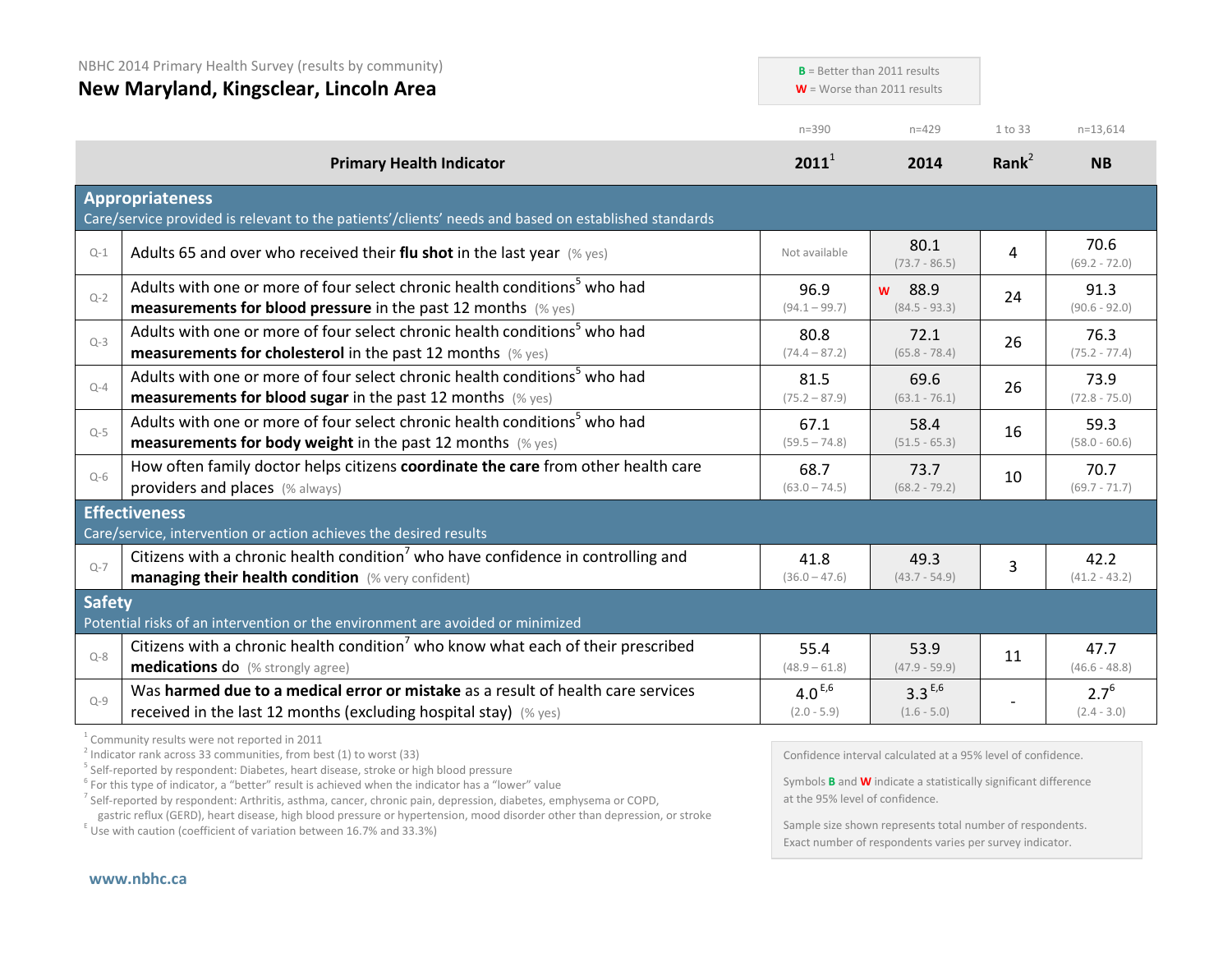|  |  | NBHC 2014 Primary Health Survey (results by community) |
|--|--|--------------------------------------------------------|
|--|--|--------------------------------------------------------|

**New Maryland, Kingsclear, Lincoln Area**

|          | <b>New IVIdi Vidilu, Kiliksciedi, Lilicolli Aled</b>                                                                       |                                   | $W =$ Worse than 2011 results               |                |                               |
|----------|----------------------------------------------------------------------------------------------------------------------------|-----------------------------------|---------------------------------------------|----------------|-------------------------------|
|          |                                                                                                                            | $n = 390$                         | $n = 429$                                   | 1 to 33        | $n=13,614$                    |
|          | <b>Primary Health Indicator</b>                                                                                            | $2011^1$                          | 2014                                        | Rank $^2$      | <b>NB</b>                     |
|          | <b>Efficiency</b><br>Achieving the desired results with the most cost-effective use of resources                           |                                   |                                             |                |                               |
| $Q - 10$ | Model of care used most often when sick or in need of care from a health professional<br>(% hospital emergency department) | $3.9^{E,6}$<br>$(2.0 - 5.7)$      | $9.1^{6}$<br>$\mathbf{w}$<br>$(6.4 - 11.8)$ | 16             | $11.5^{6}$<br>$(11.0 - 12.0)$ |
| $Q-11$   | Has used Tele-Care or other telephone information lines in the last 12 months $(\%$ yes)                                   | 10.0<br>$(7.1 - 12.9)$            | 8.7<br>$(6.1 - 11.3)$                       | 6              | 7.4<br>$(7.0 - 7.8)$          |
|          | Use of services<br>Using primary health services in the last 12 months                                                     |                                   |                                             |                |                               |
| $U-1$    | Visited a personal family doctor (% yes)                                                                                   | 83.3<br>$(79.7 - 86.9)$           | 75.1<br>$(71.0 - 79.2)$                     | 27             | 80.3<br>$(79.6 - 81.0)$       |
| $U-2$    | Visited a hospital emergency department (% yes)                                                                            | 29.0<br>$(24.6 - 33.4)$           | 40.6<br>$(36.0 - 45.2)$                     | 20             | 41.3<br>$(40.5 - 42.1)$       |
| $U-3$    | Visited a specialist (% yes)                                                                                               | Not available                     | 55.1<br>$(50.4 - 59.8)$                     | 17             | 56.4<br>$(55.6 - 57.2)$       |
| $U - 4$  | Visited an after-hours clinic or a walk-in clinic (% yes)                                                                  | 19.6<br>$(15.8 - 23.4)$           | 23.8<br>$(19.8 - 27.8)$                     | 11             | 24.3<br>$(23.6 - 25.0)$       |
| $U-5$    | Visited an alternative practitioner (% yes)                                                                                | Not available                     | 27.2<br>$(23.0 - 31.4)$                     | 10             | 25.2<br>$(24.5 - 25.9)$       |
| $U-6$    | Visited a community health centre (% yes)                                                                                  | 8.6<br>$(5.9 - 11.3)$             | 8.2<br>$(5.6 - 10.8)$                       | 13             | 6.9<br>$(6.5 - 7.3)$          |
| $U - 7$  | Used ambulance services (% yes)                                                                                            | 4.7 <sup>E</sup><br>$(2.7 - 6.7)$ | 4.1 <sup>E</sup><br>$(2.2 - 6.0)$           | 28             | 5.7<br>$(5.3 - 6.1)$          |
| $U-8$    | Visited a nurse practitioner (% yes)                                                                                       | 5.6 <sup>E</sup><br>$(3.4 - 7.8)$ | 8.6<br>$(6.0 - 11.2)$                       | 14             | 7.7<br>$(7.3 - 8.1)$          |
| $U-9$    | Visited a health professional at a private clinic (% yes)                                                                  | Not available                     | 31.5<br>$(27.2 - 35.8)$                     | $\overline{2}$ | 23.7<br>$(23.0 - 24.4)$       |

<sup>1</sup> Community results were not reported in 2011

<sup>2</sup> Indicator rank across 33 communities. Under "efficiency" the rank is from best (1) to worst (33). Under "use of services" the rank is from highest (1) to lowest (33).

the rank is from highest (1) to lowest (33).<br><sup>6</sup> For this type of indicator, a "better" result is achieved when the indicator has a "lower" value

 $E$  Use with caution (coefficient of variation between 16.7% and 33.3%)

Confidence interval calculated at a 95% level of confidence.

**B** = Better than 2011 results

Symbols **B** and **W** indicate a statistically significant difference at the 95% level of confidence.

Sample size shown represents total number of respondents. Exact number of respondents varies per survey indicator.